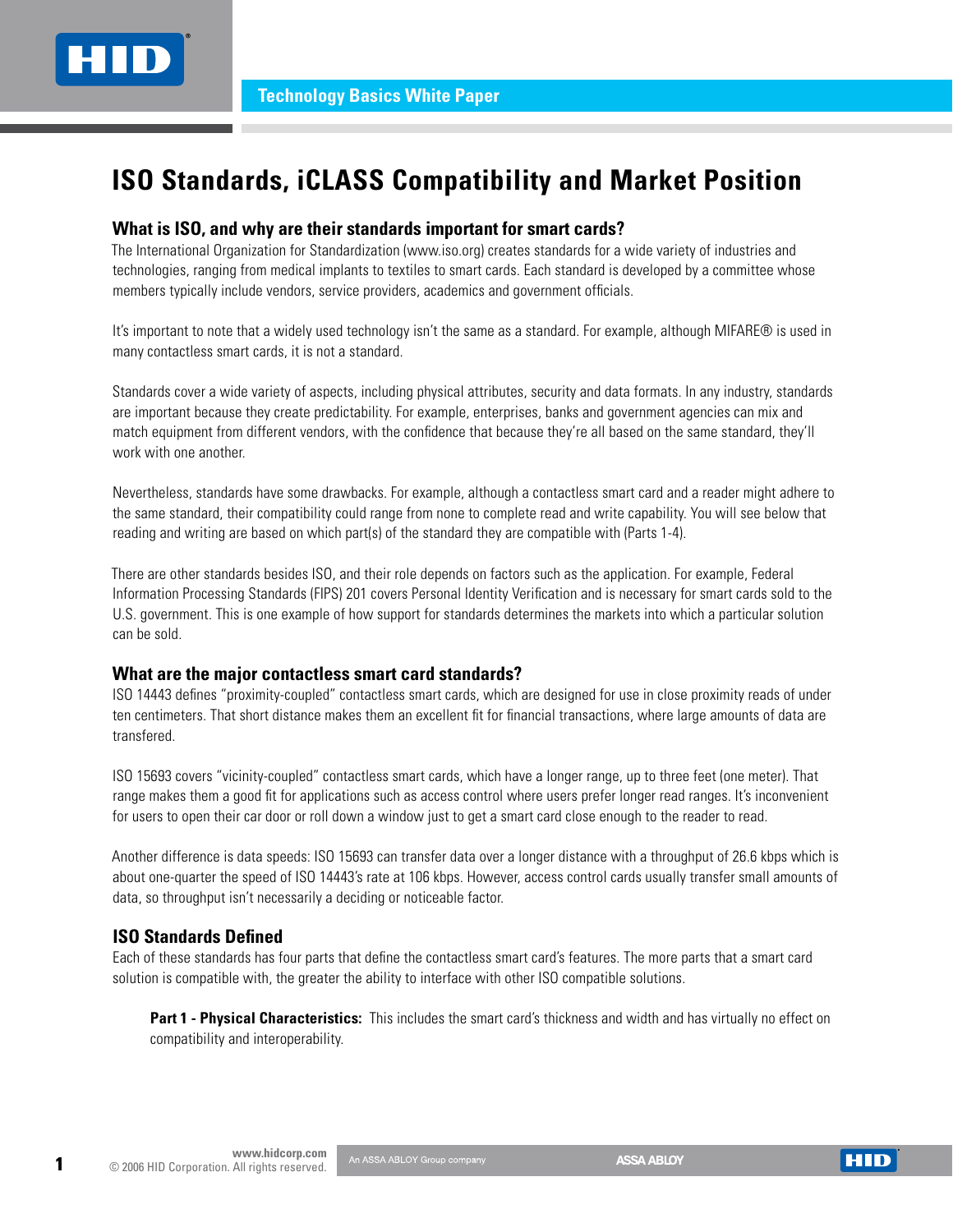**Part 2 - Radio Frequency Characteristics:** This encompasses the frequency and methods used to transfer data, as well as how the card and the reader establish and maintain communications. One analogy: Just as a person knows to turn the TV to a certain channel to get a particular program, this part of the standard means those compliant smart cards and readers all know to use the same frequency and data format in order to exchange information.

**Part 3 - Initialization and Anti-Collision Characteristics:** This defines the way that a reader can pick out a particular contactless smart card when there are multiple other ones within range. This ability is a major advantage in applications such as transit systems, where it's common to have several persons passing through a line of turnstiles, all at once and all holding smart cards. Without anti-collision features, each turnstile's reader wouldn't be able to ignore the other nearby cards and wouldn't be able to lock onto the one held by person who's try to pass through.

**Part 4 - Transmission protocols:** This determines how the card and reader communicate. One analogy: Two multilingual persons agree that they'll always use English when e-mailing each other. If a reader is compatible with Part 4, you may be able to read and write to an ISO card if there are no additional proprietary algorithms that restrict these routines. Many card chip manufacturers require licensing agreements for reading and writing. One example of an open smart card that does not require a license is DESFire™ .

#### **What is not covered by ISO 14443 and 15693 standards?**

These standards do not specify how memory should be allocated in contactless smart cards. More importantly, they provide no mechanisms for security and authentication.

#### **How does HID's iCLASS solution differ from either standard?**

iCLASS technology is 100% compatible with both standards. In addition, iCLASS is compatible with DESFire™ and more compatibilities are planned in the future. The key differentiator is to making sure that each card is completely compatible with our *iCLASS* readers.

# **Can an iCLASS reader read the Card Serial Number (CSN) on another manufacturer's card?**

Yes. Although iCLASS uses a non-standard anti-collision scheme (Part 3) with ISO standards 15693 and 14443B, they are compatible with 14443A and can read Philips DESFire™ card CSNs. With iCLASS FIPS 201 readers we have added ISO 15693 CSN compatibility, with the ability to read Philips I Code, TI Tag-It and Infineon MyD card CSNs.

# **Is there a difference between being able to read a CSN and being able to read/write within the card?**

Yes. While CSN reading only requires compatibility with Part 3, to read and write to a smart card requires compatibility with Part 4, and possibly other proprietary knowledge which will require licensing with the card chip manufacturer.

#### **Can an iCLASS reader read and write to another manufacturer's card?**

Yes, in addition to iCLASS cards, iCLASS reader/writer technology can read and write to Philips DESFire™ smart cards using our FIPS 201 readers.